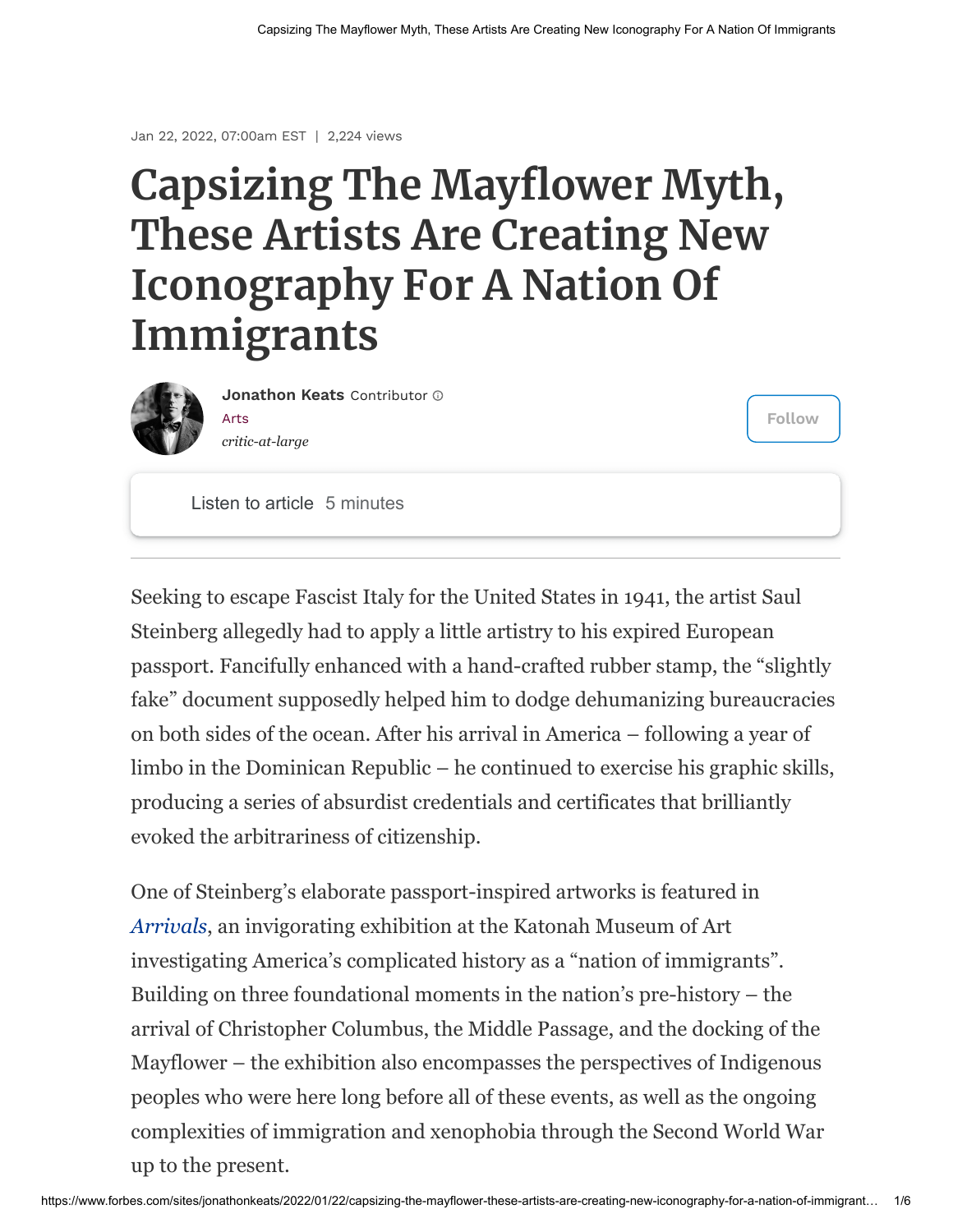

Titus Kaphar, American b. 1976 Kalamazoo, MI, lives and works New Haven, CT. Columbus Day Painting, ... [+] TITUS KAPHAR

Some of the imagery will be familiar to anyone who has ever studied civics. Period engravings of well-known paintings by John Vanderlyn and Peter F. Rothermel depict the landings of Columbus and the Pilgrims with all the melodrama that made those moments mythic. These works serve as an important baseline for more recent interpretations of the past that reckon with fictions of *terra nullius* and the civilization of savages.

Some artists directly interrogate this more-than-slightly-fake all-American iconography. For instance, Titus Kaphar's *Columbus Day Painting* recapitulates the work of John Vanderlyn but shrouds the European figures in rags, stripping away their presumed authority.

More subversive is the work of Norman Akers, an Osage artist whose *Alien Conquest* repurposes the engravings of the Founding Fathers found on modern banknotes. His lithograph sets their heads inside flying saucers surrounding the portrait of a tribal chief in ceremonial dress.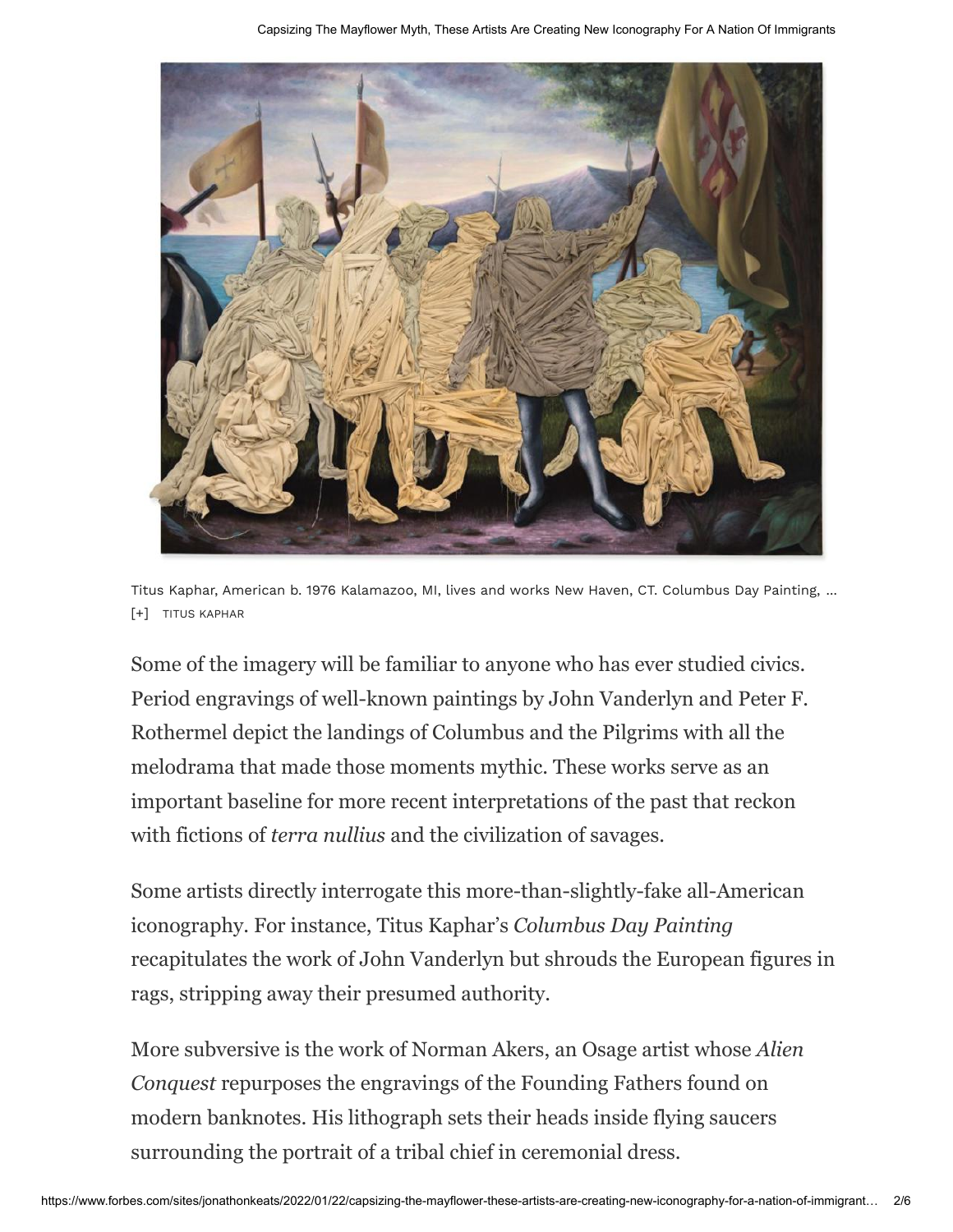[This acute inversion of otherness is an effective means of confronting the](https://www.forbes.com/advisor/travel-insurance/best-travel-insurance/?utm_source=forbes&utm_medium=recirc&utm_campaign=tirecircnov) assumptions underlying American society, which has victimized Native Americans since the first days of colonization, while also hypocritically [marginalizing Blacks whose ancestors were brought over i](https://www.forbes.com/advisor/travel-insurance/best-pandemic-travel-insurance/?utm_source=forbes&utm_medium=recirc&utm_campaign=tirecircnov)n bondage and closing borders to newcomers of all colors save white. The question of who belongs has for too long been answered by opportunism b[acked by power and](https://www.forbes.com/advisor/travel-insurance/best-pandemic-travel-insurance/?utm_source=forbes&utm_medium=recirc&utm_campaign=tirecircnov) policed by acts of exclusion and discrimination based on biased comparisons to the ruling class. Othering the colonizers is not sufficient to solve the political problems of today, let alone make up for past atrocities, but undermining false distinctions between insiders and outsiders is a necessary condition for substantive reconciliation.

This transformation requires multiple approaches, articulated by a broad range of artists with diverse backgrounds and perspectives. For Annie Lopez, the impetus was the passage of SB 1070, a 2010 law authorizing Arizona law enforcement to demand proof of citizenship from anyone. Intended primarily to intimidate the Latino population, the law put people such as Lopez in a position of constant interrogation, ignoring the fact that many (including Lopez) had a longer history in Arizona than the governor and many state legislators. Show Me Your Papers and I'll Show You Mine responds to this injustice by printing Lopez's documents on a pair of panties and a bra made of tamale wrapper paper. The sense of personal violation is made visceral, compelling viewers to put themselves in her place.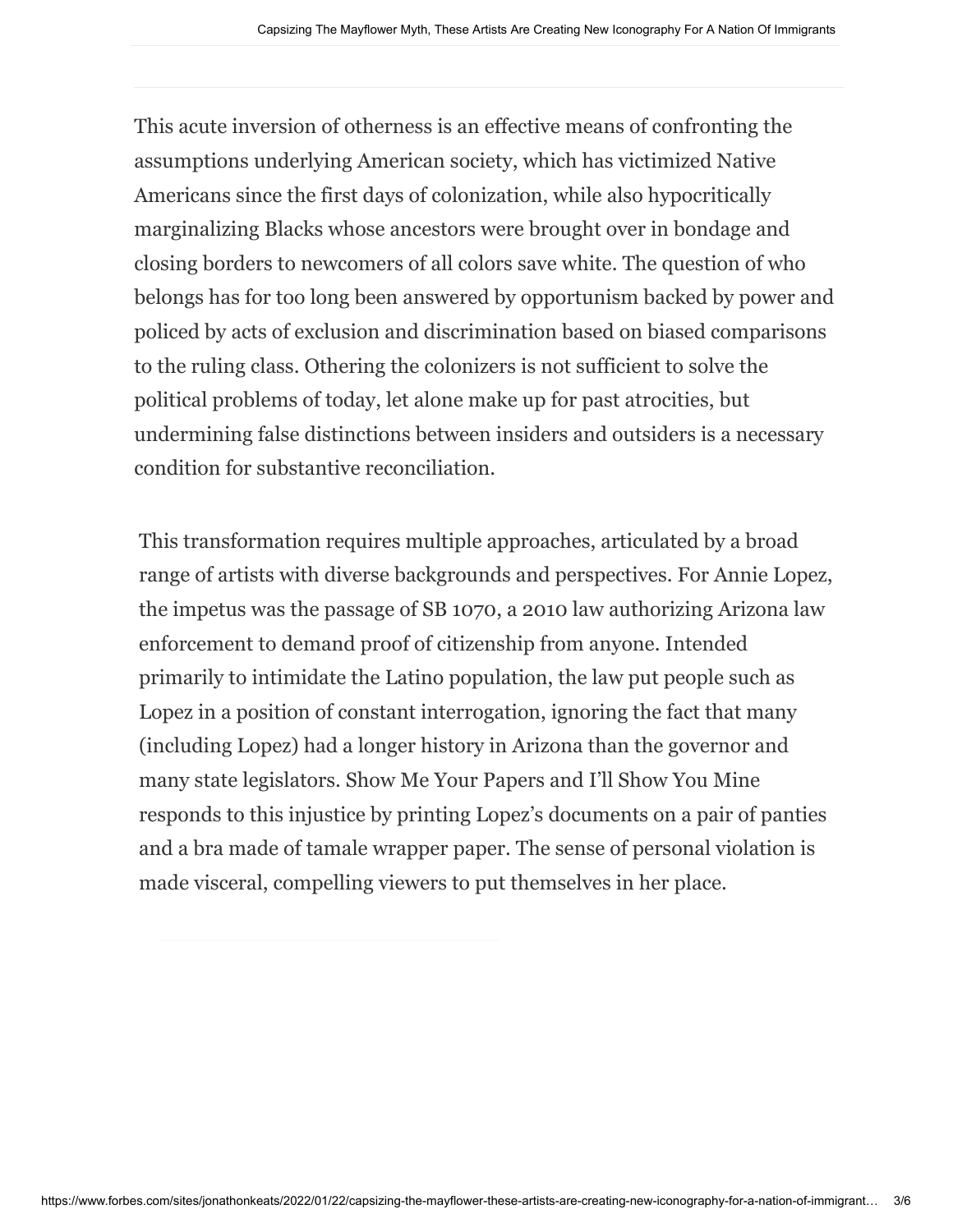

Annie Lopez, American b. 1958 Phoenix, AZ, lives and works Phoenix, AZ. Show Me Your Papers and I'll ... [+] ANNIE LOPEZ

There is a generational and cultural abyss between the artistic treatment of personal papers by Annie Lopez and Saul Steinberg, yet both address alienation from within, transcending satirical representation of discrimination through the authority of lived experience. . (As it turns out, the story of [Steinberg's "slightly fake" passport was slightly fake, later fabricated by](https://www.nytimes.com/1999/05/13/arts/saul-steinberg-epic-doodler-dies-at-84.html) Steinberg, adding artistic embellishment to his Kafkaesque escape from Europe.) The balance of pointed humor and earnest declaration – also evident in the work of Norman Akers and Titus Kaphar – has the potential